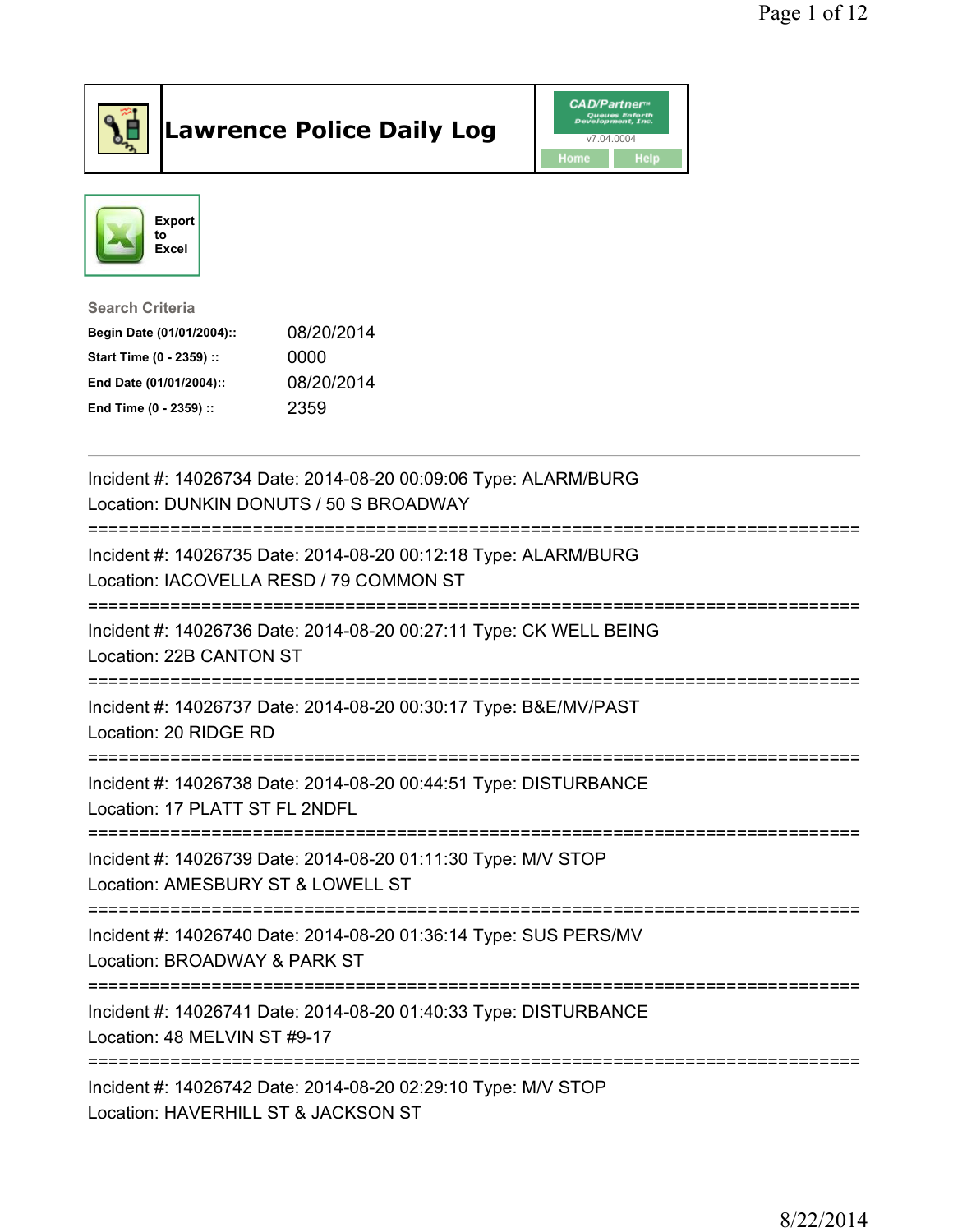| Incident #: 14026743 Date: 2014-08-20 03:20:17 Type: SUS PERS/MV<br>Location: 25 KENDALL ST                                                                                               |
|-------------------------------------------------------------------------------------------------------------------------------------------------------------------------------------------|
| Incident #: 14026744 Date: 2014-08-20 03:46:46 Type: M/V STOP<br>Location: SEVEN ELEVEN / 370 BROADWAY<br>==============================                                                  |
| Incident #: 14026745 Date: 2014-08-20 03:47:04 Type: ALARMS<br>Location: MARSHALLS / 73 WINTHROP AV                                                                                       |
| Incident #: 14026746 Date: 2014-08-20 03:56:45 Type: M/V STOP<br>Location: MANCHESTER ST & MAY ST<br>============================                                                         |
| Incident #: 14026747 Date: 2014-08-20 04:01:31 Type: M/V STOP<br>Location: TREMONT ST & WEST ST<br>=====================================                                                  |
| Incident #: 14026748 Date: 2014-08-20 04:52:14 Type: MV/BLOCKING<br>Location: 65 WOODLAND ST<br>===================================                                                       |
| Incident #: 14026749 Date: 2014-08-20 06:22:28 Type: B&E/MV/PROG<br>Location: SUNNYSIDE DINER / 639 BROADWAY                                                                              |
| Incident #: 14026750 Date: 2014-08-20 06:41:51 Type: ASSIST FIRE<br>Location: 333 HOWARD ST                                                                                               |
| Incident #: 14026751 Date: 2014-08-20 07:15:54 Type: CK WELL BEING<br>Location: 66 WATER ST                                                                                               |
| Incident #: 14026752 Date: 2014-08-20 07:44:04 Type: M/V STOP<br>Location: ANDOVER ST & PARKER ST                                                                                         |
| Incident #: 14026753 Date: 2014-08-20 08:01:27 Type: M/V STOP<br>Location: ANDOVER ST & S BROADWAY                                                                                        |
| Incident #: 14026755 Date: 2014-08-20 08:05:03 Type: B&E/MV/PAST<br>Location: 544 ANDOVER ST                                                                                              |
| :====================<br>Incident #: 14026754 Date: 2014-08-20 08:08:44 Type: COURT DOC SERVE<br>Location: LAWRENCE GENERAL HOSPITAL / 1 GENERAL ST<br>================================== |
| Incident #: 14026756 Date: 2014-08-20 08:30:00 Type: INVESTIGATION                                                                                                                        |

Location: 90 LOWELL ST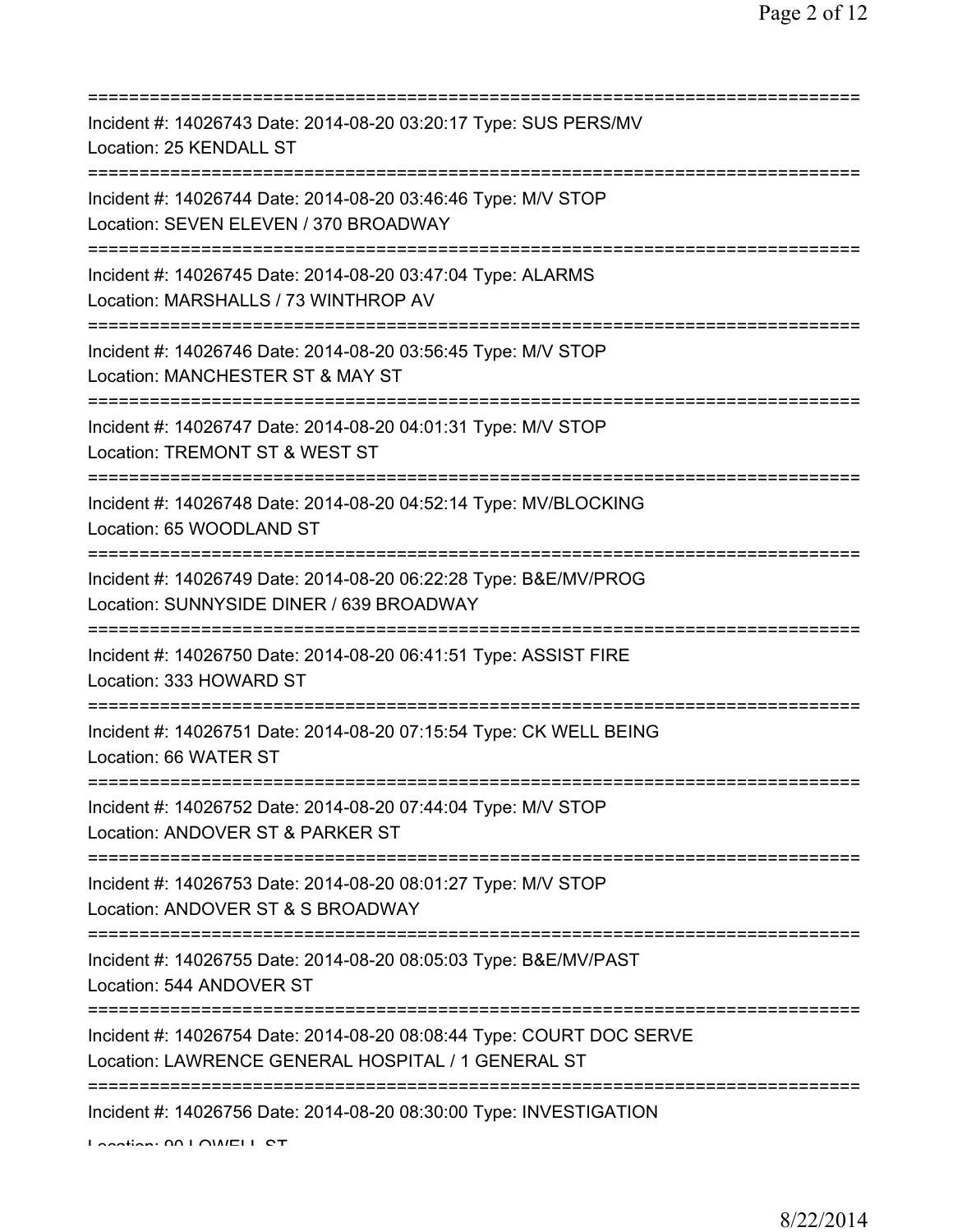| Incident #: 14026757 Date: 2014-08-20 09:06:08 Type: WARRANT SERVE<br>Location: 10 DIAMOND ST #9                                     |
|--------------------------------------------------------------------------------------------------------------------------------------|
| Incident #: 14026758 Date: 2014-08-20 09:09:50 Type: DETAIL<br>Location: FULTON ST & PROSPECT ST<br>======================           |
| Incident #: 14026759 Date: 2014-08-20 09:20:02 Type: ALARM/BURG<br>Location: 150 GARDEN ST<br>=====================================  |
| Incident #: 14026760 Date: 2014-08-20 09:34:06 Type: MAL DAMAGE<br>Location: 15 GROVE ST                                             |
| Incident #: 14026761 Date: 2014-08-20 09:45:17 Type: NEIGHBOR PROB<br>Location: METROPOLITAN AUTO BODY / 341 S BROADWAY              |
| Incident #: 14026762 Date: 2014-08-20 09:45:44 Type: M/V STOP<br>Location: APPLETON ST & ESSEX ST                                    |
| Incident #: 14026763 Date: 2014-08-20 10:00:05 Type: 209A/SERVE<br>Location: 235 PROSPECT ST                                         |
| Incident #: 14026764 Date: 2014-08-20 10:04:10 Type: ALARM/BURG<br>Location: 95 ALDER ST                                             |
| Incident #: 14026766 Date: 2014-08-20 10:10:11 Type: NEIGHBOR PROB<br>Location: 368 S UNION ST                                       |
| Incident #: 14026765 Date: 2014-08-20 10:10:16 Type: ASSSIT OTHER PD<br>Location: 72 MILTON ST                                       |
| Incident #: 14026767 Date: 2014-08-20 10:22:15 Type: AUTO ACC/NO PI<br>Location: 148 HIGH ST<br>:=================================== |
| Incident #: 14026768 Date: 2014-08-20 10:23:48 Type: ALARM/BURG<br>Location: ROMANOS PIZZA / 311 MERRIMACK ST                        |
| Incident #: 14026769 Date: 2014-08-20 10:31:53 Type: 209A/SERVE<br>Location: 37 WILMOT ST                                            |
| Incident #: 14026770 Date: 2014-08-20 10:34:13 Type: SUICIDE ATTEMPT                                                                 |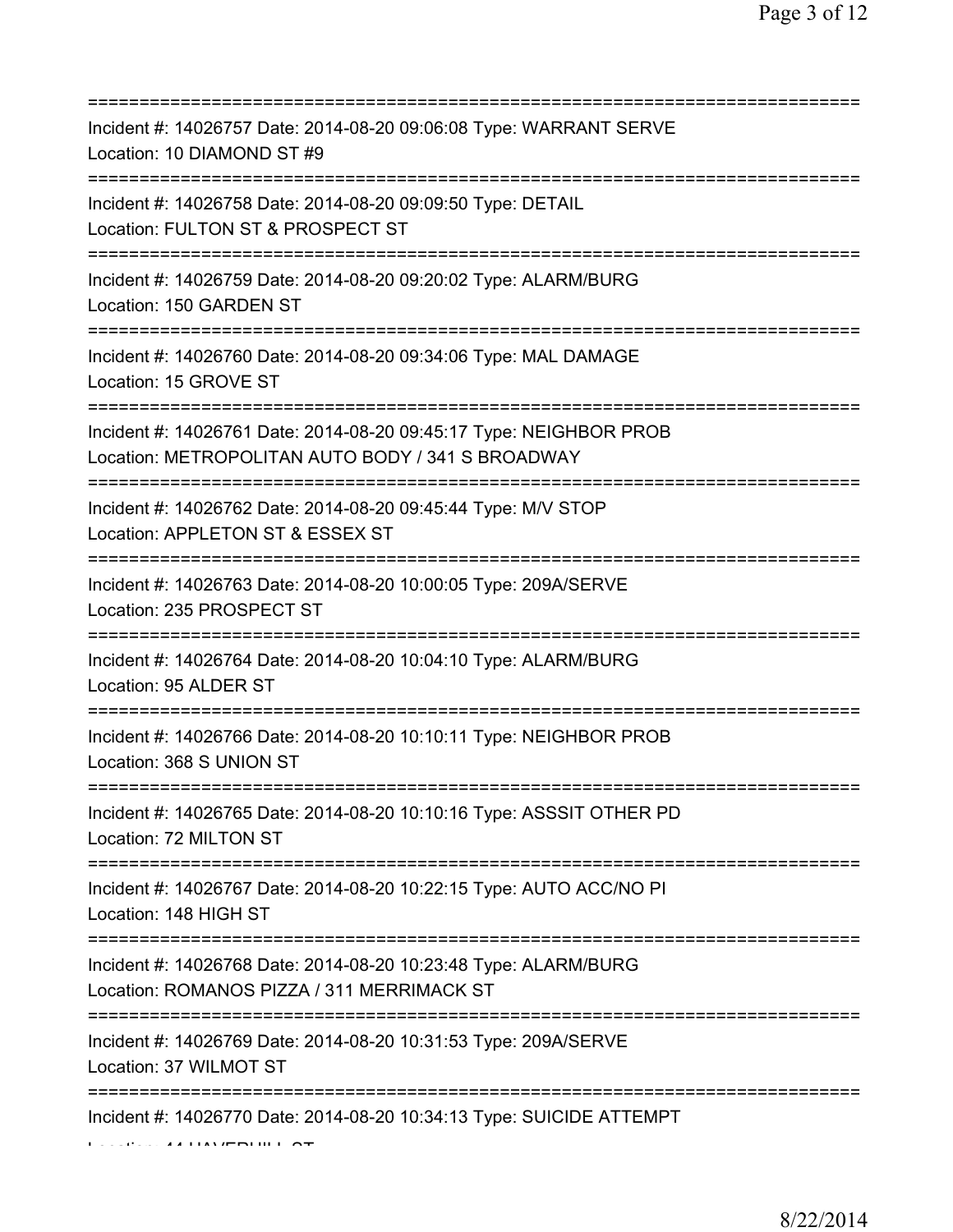| Incident #: 14026771 Date: 2014-08-20 10:40:04 Type: M/V STOP<br>Location: 237 ESSEX ST                                           |
|-----------------------------------------------------------------------------------------------------------------------------------|
| Incident #: 14026772 Date: 2014-08-20 10:43:03 Type: M/V STOP<br>Location: ESSEX ST & JACKSON ST                                  |
| Incident #: 14026773 Date: 2014-08-20 10:55:18 Type: 209A/SERVE<br>Location: 43 WILMOT ST                                         |
| Incident #: 14026774 Date: 2014-08-20 11:02:19 Type: INVESTIGATION<br>Location: 90 LOWELL ST<br>================================= |
| Incident #: 14026775 Date: 2014-08-20 11:02:35 Type: M/V STOP<br>Location: 125 ESSEX ST<br>================================       |
| Incident #: 14026776 Date: 2014-08-20 11:04:17 Type: 209A/SERVE<br>Location: 25 BUTLER ST                                         |
| Incident #: 14026777 Date: 2014-08-20 11:10:05 Type: M/V STOP<br>Location: 81 JACKSON ST                                          |
| Incident #: 14026778 Date: 2014-08-20 11:14:20 Type: 209A/SERVE<br>Location: 224 WATER ST                                         |
| Incident #: 14026779 Date: 2014-08-20 11:16:11 Type: M/V STOP<br>Location: ESSEX ST & MILL ST                                     |
| Incident #: 14026780 Date: 2014-08-20 11:23:36 Type: HIT & RUN M/V<br>Location: INTERNATIONAL INSTITUTE / 125 AMESBURY ST         |
| Incident #: 14026782 Date: 2014-08-20 11:24:22 Type: ALARM/BURG<br>Location: 43 JEFFERSON ST<br>===========================       |
| Incident #: 14026781 Date: 2014-08-20 11:25:33 Type: LOST PROPERTY<br>Location: 10 DIAMOND ST                                     |
| Incident #: 14026783 Date: 2014-08-20 11:26:40 Type: 209A/SERVE<br>Location: 2 RAILROAD ST                                        |
| Incident #: 14026784 Date: 2014-08-20 11:30:33 Type: 209A/SERVE                                                                   |

Location: 72 RAILROAD ST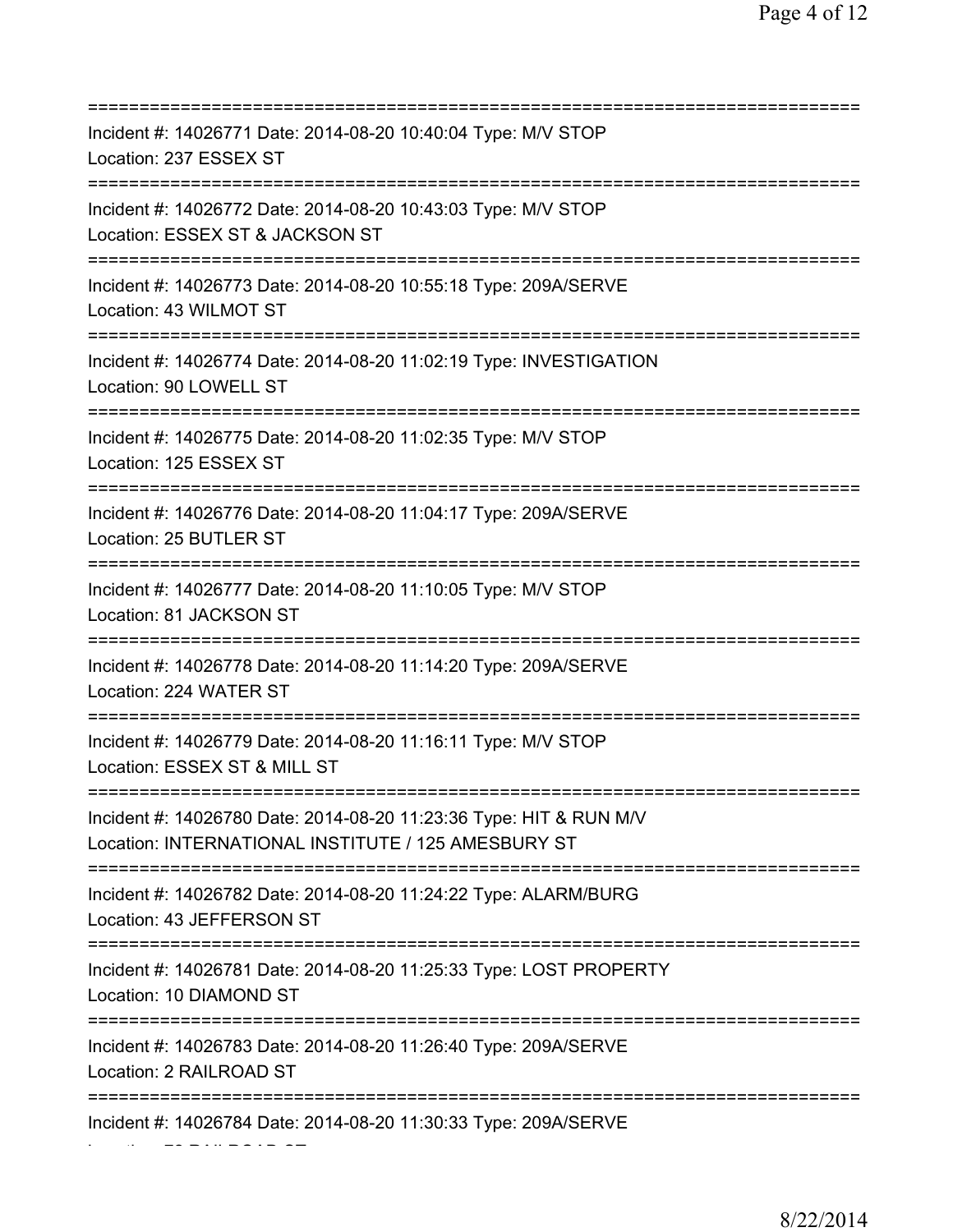| Incident #: 14026785 Date: 2014-08-20 11:42:32 Type: M/V STOP<br>Location: MERRIMACK ST & PARKER ST<br>=======================           |
|------------------------------------------------------------------------------------------------------------------------------------------|
| Incident #: 14026786 Date: 2014-08-20 11:54:42 Type: STOL/MV/PAS<br>Location: 44 THORNDIKE ST                                            |
| Incident #: 14026787 Date: 2014-08-20 11:58:05 Type: SERVE 209A<br>Location: 9 ELM ST                                                    |
| Incident #: 14026788 Date: 2014-08-20 12:00:48 Type: M/V STOP<br>Location: 64 SALEM ST                                                   |
| Incident #: 14026789 Date: 2014-08-20 12:02:42 Type: M/V STOP<br>Location: MARKET ST & SALEM ST<br>===================================== |
| Incident #: 14026790 Date: 2014-08-20 12:16:39 Type: M/V STOP<br>Location: CENTRAL BRIDGE / 0 MERRIMACK ST                               |
| Incident #: 14026791 Date: 2014-08-20 12:16:55 Type: LOST PROPERTY<br>Location: 15 UNION ST                                              |
| Incident #: 14026792 Date: 2014-08-20 12:17:54 Type: UNWANTEDGUEST<br>Location: ST ALFIO'S VILLA / 35 COMMON ST                          |
| Incident #: 14026793 Date: 2014-08-20 12:20:25 Type: SUS PERS/MV<br>Location: FLORENCE AV & NELSON ST                                    |
| Incident #: 14026794 Date: 2014-08-20 12:21:52 Type: M/V STOP<br>Location: MARKET ST & PARKER ST                                         |
| Incident #: 14026795 Date: 2014-08-20 12:22:50 Type: M/V STOP<br>Location: BAILEY ST & S UNION ST                                        |
| ;=========================<br>Incident #: 14026796 Date: 2014-08-20 12:31:15 Type: M/V STOP<br>Location: 133 OSGOOD ST                   |
| Incident #: 14026797 Date: 2014-08-20 12:32:38 Type: M/V STOP<br>Location: S UNION                                                       |
| Incident #: 14026798 Date: 2014-08-20 12:38:52 Type: MEDIC SUPPORT                                                                       |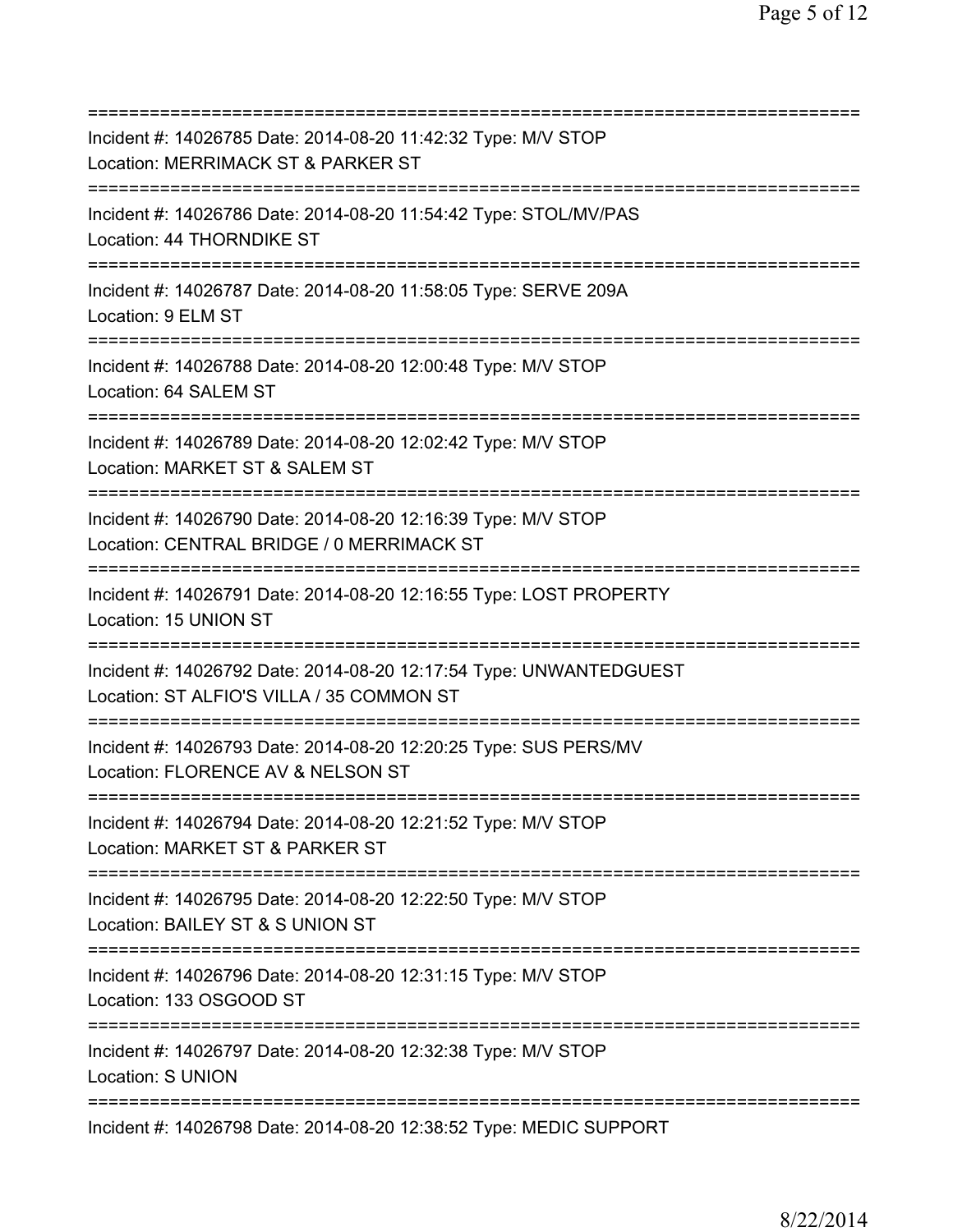| Incident #: 14026799 Date: 2014-08-20 12:44:28 Type: M/V STOP<br>Location: CHESTNUT ST & LAWRENCE ST                              |
|-----------------------------------------------------------------------------------------------------------------------------------|
| Incident #: 14026800 Date: 2014-08-20 12:46:33 Type: AUTO ACC/UNK PI<br>Location: ESSEX ST & NEWBURY ST                           |
| Incident #: 14026801 Date: 2014-08-20 12:56:38 Type: M/V STOP<br>Location: BAILEY ST & S UNION ST                                 |
| Incident #: 14026802 Date: 2014-08-20 12:59:27 Type: M/V STOP<br>Location: 201 ESSEX ST                                           |
| Incident #: 14026803 Date: 2014-08-20 13:00:05 Type: M/V STOP<br>Location: 90 LOWELL ST<br>=====================================  |
| Incident #: 14026804 Date: 2014-08-20 13:00:34 Type: TRESPASSING<br>Location: 18 FRANKLIN ST                                      |
| Incident #: 14026805 Date: 2014-08-20 13:03:15 Type: M/V STOP<br>Location: 433 MARKET ST                                          |
| Incident #: 14026806 Date: 2014-08-20 13:06:18 Type: M/V STOP<br>Location: 257 ESSEX ST                                           |
| Incident #: 14026807 Date: 2014-08-20 13:07:05 Type: DRUG VIO<br>Location: HAFFNERS GAS STATION / 194 S BROADWAY                  |
| Incident #: 14026808 Date: 2014-08-20 13:10:21 Type: DISTURBANCE<br>Location: 25 BENNINGTON ST FL 3RD                             |
| Incident #: 14026809 Date: 2014-08-20 13:13:40 Type: M/V STOP<br>Location: METHUEN ST & UNION ST                                  |
| Incident #: 14026810 Date: 2014-08-20 13:18:44 Type: TOW OF M/V<br>Location: 56 HILLSIDE AV                                       |
| =====================================<br>Incident #: 14026811 Date: 2014-08-20 13:31:17 Type: ALARM/BURG<br>Location: 16 KRESS ST |
| Incident #: 14026812 Date: 2014-08-20 13:36:02 Type: NOISE ORD                                                                    |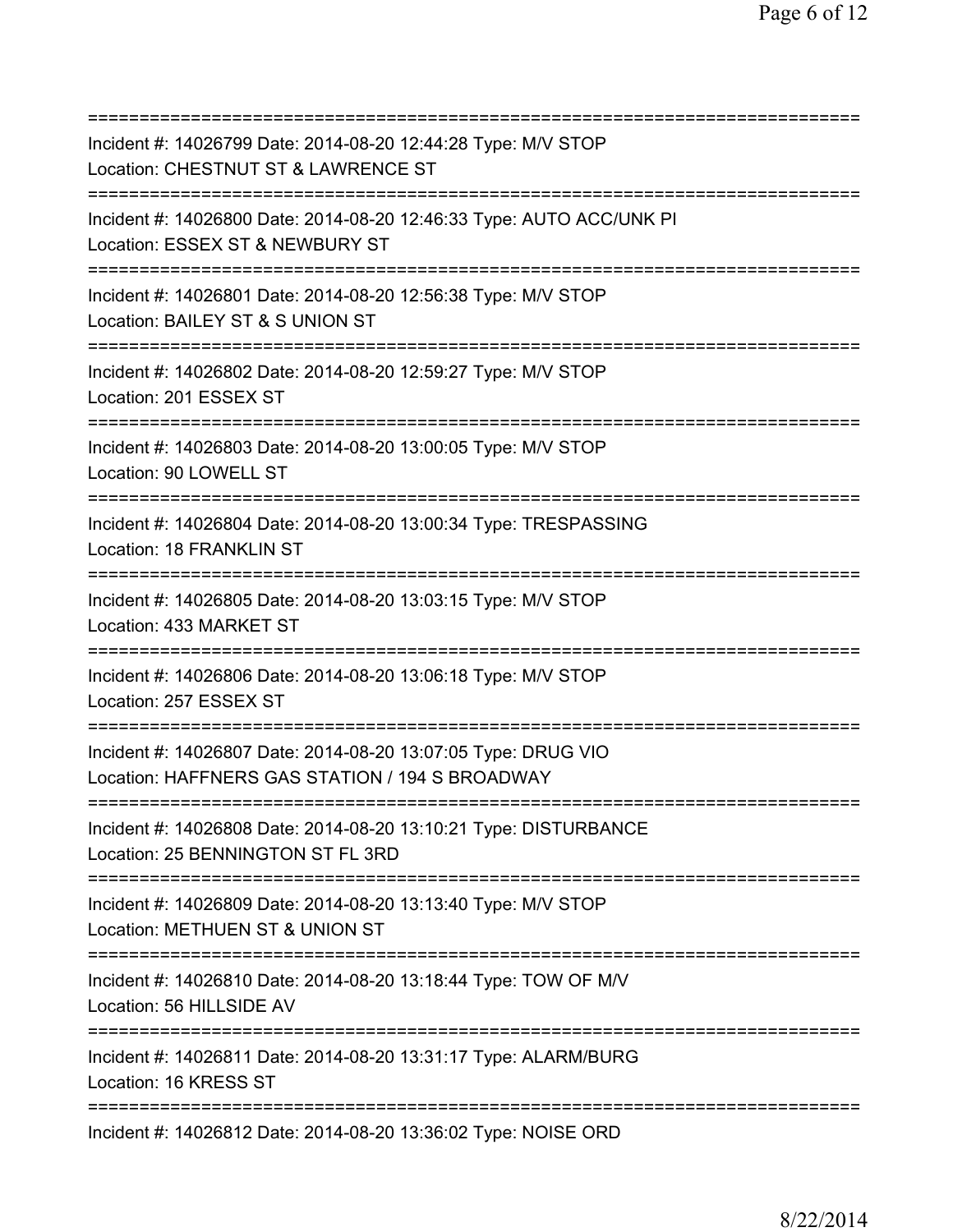Location: 98 FARNHAM ST =========================================================================== Incident #: 14026813 Date: 2014-08-20 13:37:54 Type: HIT & RUN M/V Location: ANDOVER ST & FOSTER ST =========================================================================== Incident #: 14026814 Date: 2014-08-20 13:48:29 Type: M/V STOP Location: FERN ST & SARATOGA ST =========================================================================== Incident #: 14026815 Date: 2014-08-20 13:58:36 Type: M/V STOP Location: 69 E HAVERHILL ST =========================================================================== Incident #: 14026816 Date: 2014-08-20 14:01:28 Type: UNWANTEDGUEST Location: 420 COMMON ST =========================================================================== Incident #: 14026817 Date: 2014-08-20 14:09:33 Type: LARCENY/PAST Location: 189 MAPLE ST =========================================================================== Incident #: 14026818 Date: 2014-08-20 14:21:51 Type: CK WELL BEING Location: ERVING AV & HAMPSHIRE ST =========================================================================== Incident #: 14026819 Date: 2014-08-20 14:27:31 Type: ALARM/BURG Location: 7 GRACE TER #10 =========================================================================== Incident #: 14026820 Date: 2014-08-20 14:34:16 Type: NEIGHBOR PROB Location: 368 S UNION ST FL 1ST =========================================================================== Incident #: 14026821 Date: 2014-08-20 14:45:33 Type: ALARM/BURG Location: 94 SPRINGFIELD ST #1 =========================================================================== Incident #: 14026822 Date: 2014-08-20 14:58:46 Type: M/V STOP Location: ANDOVER ST & PACKARD ST =========================================================================== Incident #: 14026824 Date: 2014-08-20 15:09:49 Type: M/V STOP Location: COMMON ST & HAMPSHIRE ST =========================================================================== Incident #: 14026823 Date: 2014-08-20 15:10:00 Type: AUTO ACC/NO PI Location: COMMON ST & NEWBURY ST =========================================================================== Incident #: 14026825 Date: 2014-08-20 15:30:05 Type: PARK & WALK Location: BRADFORD ST & BROADWAY ===========================================================================

Incident #: 14026826 Date: 2014 08 20 15:50:34 Type: ASSIST FIRE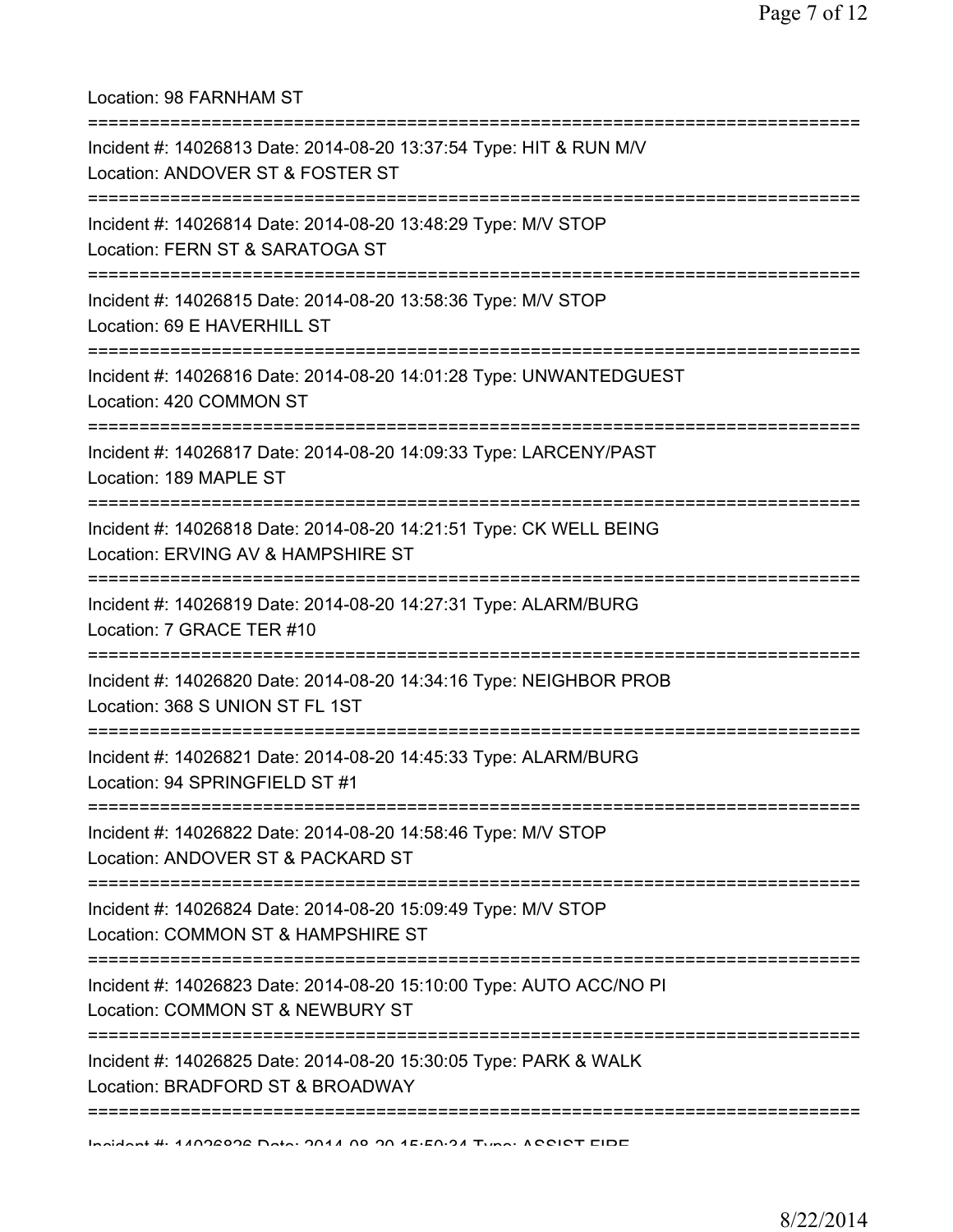Location: 545 HAMPSHIRE ST =========================================================================== Incident #: 14026827 Date: 2014-08-20 15:52:30 Type: NEIGHBOR PROB Location: 37 BOWDOIN ST =========================================================================== Incident #: 14026828 Date: 2014-08-20 15:55:43 Type: AUTO ACC/NO PI Location: S UNION ST & WINTHROP AV =========================================================================== Incident #: 14026833 Date: 2014-08-20 16:07:54 Type: LARCENY/PAST Location: SEVEN ELEVEN / 370 BROADWAY =========================================================================== Incident #: 14026831 Date: 2014-08-20 16:08:30 Type: ALARM/BURG Location: DR SAWYER OFFCE / 25 MARSTON ST #402 =========================================================================== Incident #: 14026829 Date: 2014-08-20 16:08:32 Type: M/V STOP Location: MARKET ST & S UNION ST =========================================================================== Incident #: 14026830 Date: 2014-08-20 16:09:15 Type: AUTO ACC/NO PI Location: 305 LOWELL ST =========================================================================== Incident #: 14026832 Date: 2014-08-20 16:10:52 Type: SUICIDE ATTEMPT Location: 478 HAVERHILL ST FL 1ST =========================================================================== Incident #: 14026834 Date: 2014-08-20 16:17:34 Type: HIT & RUN M/V Location: 311 LOWELL ST =========================================================================== Incident #: 14026835 Date: 2014-08-20 16:27:35 Type: E911 HANGUP Location: 90 BUTLER ST FL 2ND =========================================================================== Incident #: 14026836 Date: 2014-08-20 16:35:54 Type: TRESPASSING Location: 351 COMMON ST =========================================================================== Incident #: 14026837 Date: 2014-08-20 16:37:29 Type: AUTO ACC/NO PI Location: 376 S BROADWAY =========================================================================== Incident #: 14026838 Date: 2014-08-20 16:42:38 Type: MV/BLOCKING Location: EXETER ST & WINTHROP AV =========================================================================== Incident #: 14026839 Date: 2014-08-20 16:45:45 Type: INVEST CONT Location: 27 LEONARD AV ===========================================================================  $11.44020240$  Date: 2014.00.00.17:44.07 Type: AUTO ACC/NO PI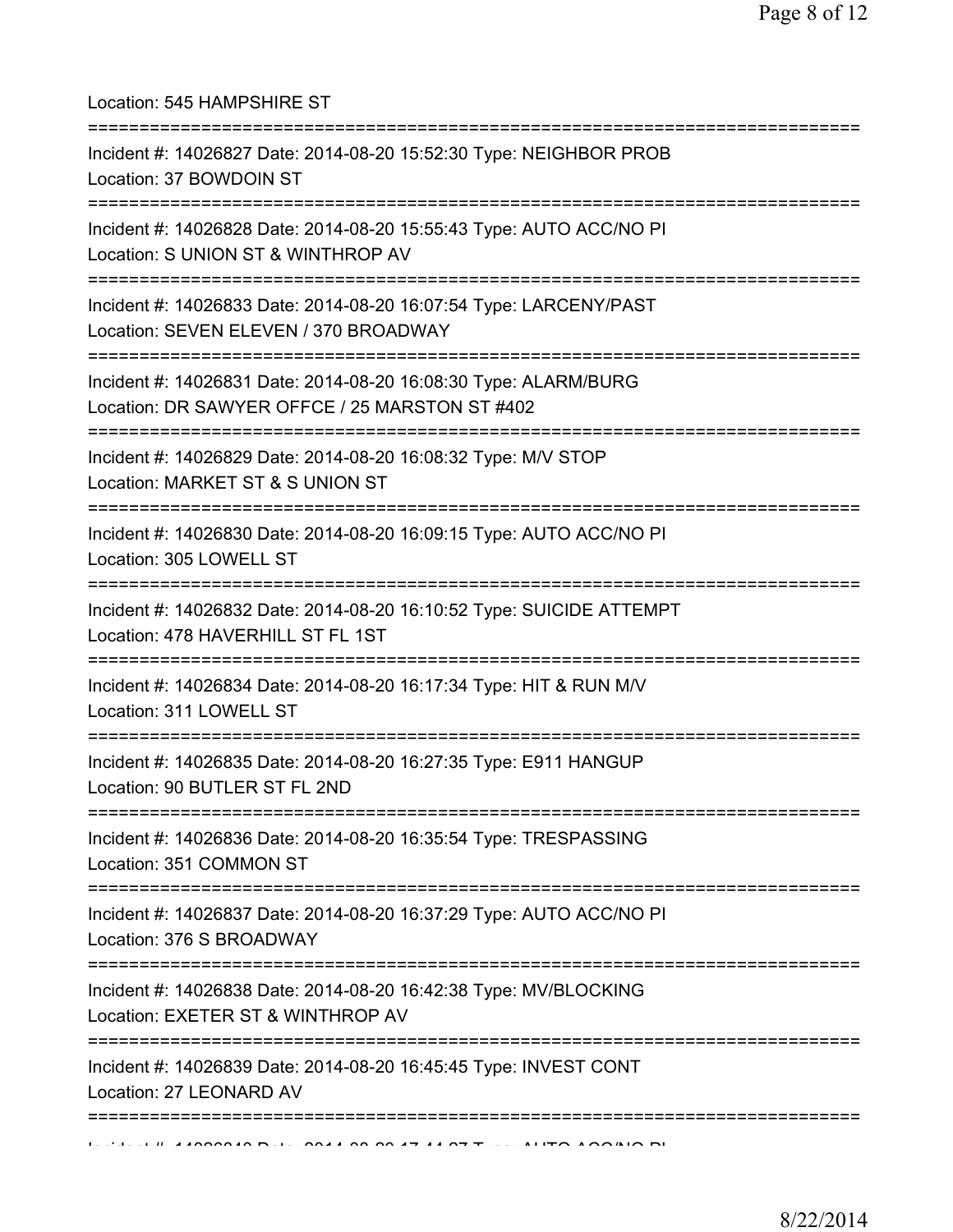| Location: 250 HAVERHILL ST                                                                                                         |
|------------------------------------------------------------------------------------------------------------------------------------|
| Incident #: 14026841 Date: 2014-08-20 17:56:18 Type: B&E/PAST<br>Location: 388 LOWELL ST FL 1                                      |
| Incident #: 14026842 Date: 2014-08-20 17:58:55 Type: SUS PERS/MV<br>Location: 54 TEXAS AV                                          |
| Incident #: 14026843 Date: 2014-08-20 17:59:11 Type: M/V STOP<br>Location: 67 WINTHROP AV                                          |
| Incident #: 14026844 Date: 2014-08-20 18:02:11 Type: CK WELL BEING<br>Location: ERVING AV & HAMPSHIRE ST                           |
| Incident #: 14026845 Date: 2014-08-20 18:18:03 Type: M/V STOP<br>Location: EUTAW ST & FERN ST                                      |
| Incident #: 14026846 Date: 2014-08-20 18:22:09 Type: ALARM/BURG<br>Location: WEATHERBEE SCHOOL / 75 NEWTON ST                      |
| Incident #: 14026847 Date: 2014-08-20 18:25:54 Type: DISTURBANCE<br>Location: 78 BENNINGTON ST                                     |
| ==========<br>Incident #: 14026848 Date: 2014-08-20 18:45:23 Type: KEEP PEACE<br>Location: 3 KINGSTON ST                           |
| Incident #: 14026849 Date: 2014-08-20 18:53:06 Type: ALARM/BURG<br>Location: 13 S BROADWAY                                         |
| Incident #: 14026850 Date: 2014-08-20 18:54:06 Type: MEDIC SUPPORT<br>Location: 147 ARLINGTON ST                                   |
| Incident #: 14026851 Date: 2014-08-20 19:05:04 Type: FIGHT<br>Location: BROADWAY & CANAL ST                                        |
| Incident #: 14026852 Date: 2014-08-20 19:05:59 Type: ALARM/BURG<br>Location: 3 HALSEY ST                                           |
| ;=============================<br>Incident #: 14026853 Date: 2014-08-20 19:07:42 Type: M/V STOP<br>Location: LOWELL ST & WINTER ST |
|                                                                                                                                    |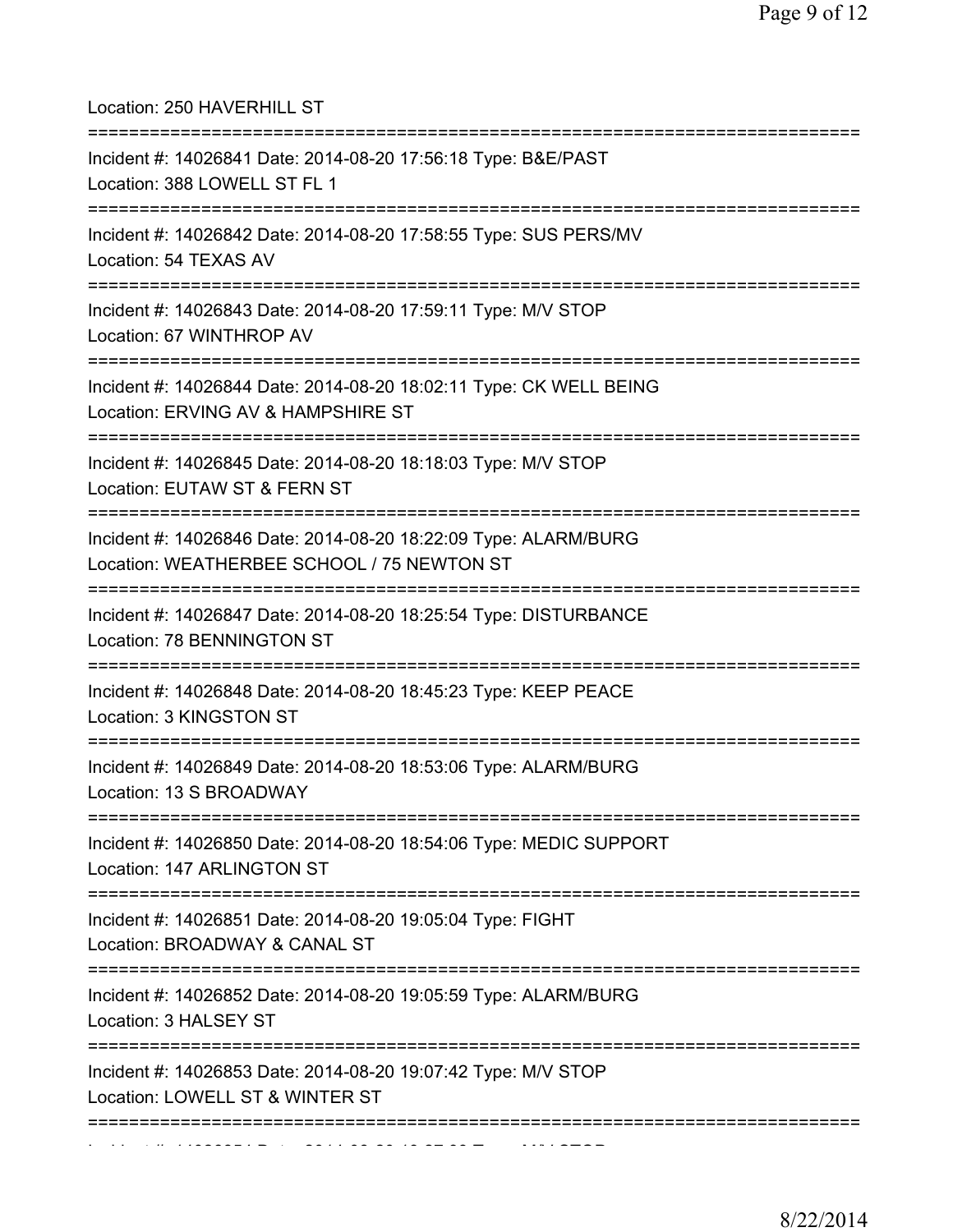Location: 50 RAILROAD ST

| Incident #: 14026855 Date: 2014-08-20 19:38:02 Type: 209A/SERVE<br>Location: 689 ESSEX ST #1-21                                  |
|----------------------------------------------------------------------------------------------------------------------------------|
| Incident #: 14026856 Date: 2014-08-20 19:56:11 Type: ALARM/BURG<br>Location: 104 GLENN ST                                        |
| Incident #: 14026857 Date: 2014-08-20 20:01:01 Type: ALARM/BURG<br>Location: 1 PARKER ST                                         |
| Incident #: 14026858 Date: 2014-08-20 20:07:17 Type: UNWANTEDGUEST<br>Location: 55 HAMPSHIRE ST                                  |
| Incident #: 14026859 Date: 2014-08-20 20:18:23 Type: B&E/PAST<br>Location: 87 BASSWOOD ST<br>;================================== |
| Incident #: 14026860 Date: 2014-08-20 20:21:00 Type: MAL DAMAGE<br>Location: 1089 ESSEX ST                                       |
| Incident #: 14026861 Date: 2014-08-20 20:30:03 Type: UNWANTEDGUEST<br>Location: 159 S UNION ST                                   |
| Incident #: 14026862 Date: 2014-08-20 20:37:58 Type: GENERAL SERV<br>Location: 145 EXCHANGE ST #C                                |
| Incident #: 14026863 Date: 2014-08-20 20:47:22 Type: ALARM/HOLD<br>Location: 219 S UNION ST                                      |
| Incident #: 14026864 Date: 2014-08-20 20:47:45 Type: M/V STOP<br>Location: 71 SALEM ST                                           |
| Incident #: 14026865 Date: 2014-08-20 20:55:22 Type: DRUG VIO<br>Location: BIG N' BEEFY / 415 BROADWAY                           |
| Incident #: 14026866 Date: 2014-08-20 20:59:15 Type: MV/BLOCKING<br>Location: 14 CLARENCE TER                                    |
| Incident #: 14026867 Date: 2014-08-20 21:01:46 Type: M/V STOP<br>Location: S UNION ST & SALEM ST                                 |
|                                                                                                                                  |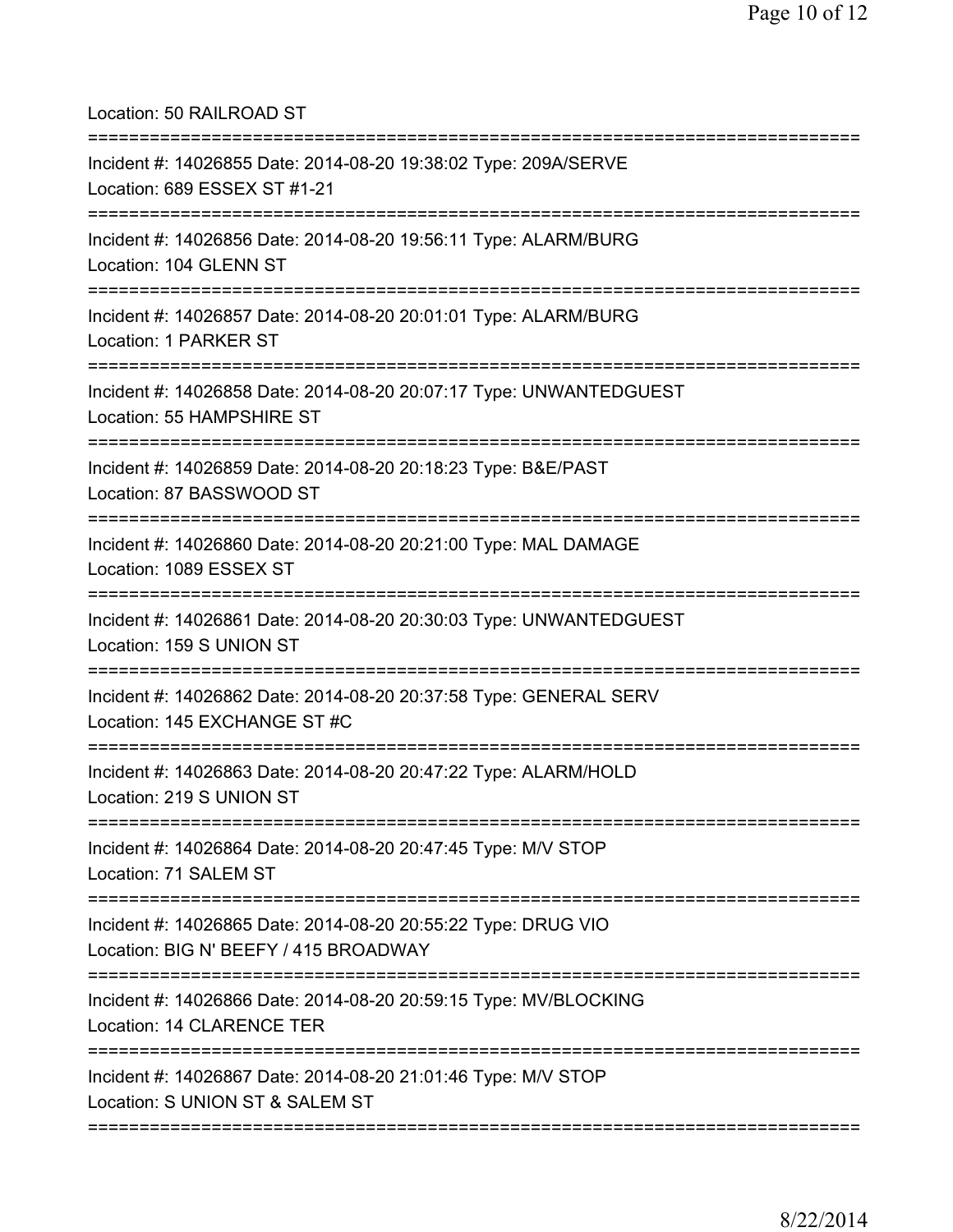| Location: 333 HAVERHILL ST                                                                                                             |
|----------------------------------------------------------------------------------------------------------------------------------------|
| Incident #: 14026869 Date: 2014-08-20 21:16:50 Type: DISTURBANCE<br>Location: 24 BROOK ST<br>=====================================     |
| Incident #: 14026870 Date: 2014-08-20 21:38:56 Type: M/V STOP<br>Location: 9 BROADWAY<br>===================================           |
| Incident #: 14026871 Date: 2014-08-20 21:45:35 Type: M/V STOP<br>Location: BROADWAY & DAISY ST<br>==================================== |
| Incident #: 14026872 Date: 2014-08-20 21:57:50 Type: SUS PERS/MV<br>Location: CROSS ST & FRANKLIN ST                                   |
| Incident #: 14026873 Date: 2014-08-20 22:04:32 Type: NOISE ORD<br>Location: 55 SARGENT ST<br>================================          |
| Incident #: 14026874 Date: 2014-08-20 22:18:49 Type: UNWANTEDGUEST<br>Location: D'WENDY'S RESTARAUNT / 459 BROADWAY                    |
| Incident #: 14026875 Date: 2014-08-20 22:23:26 Type: ALARM/BURG<br>Location: SAN JOSE CALLING CENTER / 345 LOWELL ST                   |
| Incident #: 14026876 Date: 2014-08-20 22:26:41 Type: UNWANTEDGUEST<br>Location: D'WENDY'S RESTARAUNT / 459 BROADWAY                    |
| Incident #: 14026877 Date: 2014-08-20 22:52:00 Type: DISTURBANCE<br>Location: 1 GENERAL ST                                             |
| Incident #: 14026878 Date: 2014-08-20 23:31:19 Type: UNWANTEDGUEST<br>Location: TRAIN STATION / 211 MERRIMACK ST                       |
| Incident #: 14026879 Date: 2014-08-20 23:34:03 Type: M/V STOP<br>Location: LAWRENCE ST & STEARNS AV                                    |
| :=============================<br>Incident #: 14026880 Date: 2014-08-20 23:52:21 Type: UNWANTEDGUEST<br>Location: 211 MERRIMACK ST     |
|                                                                                                                                        |

441 record(s)